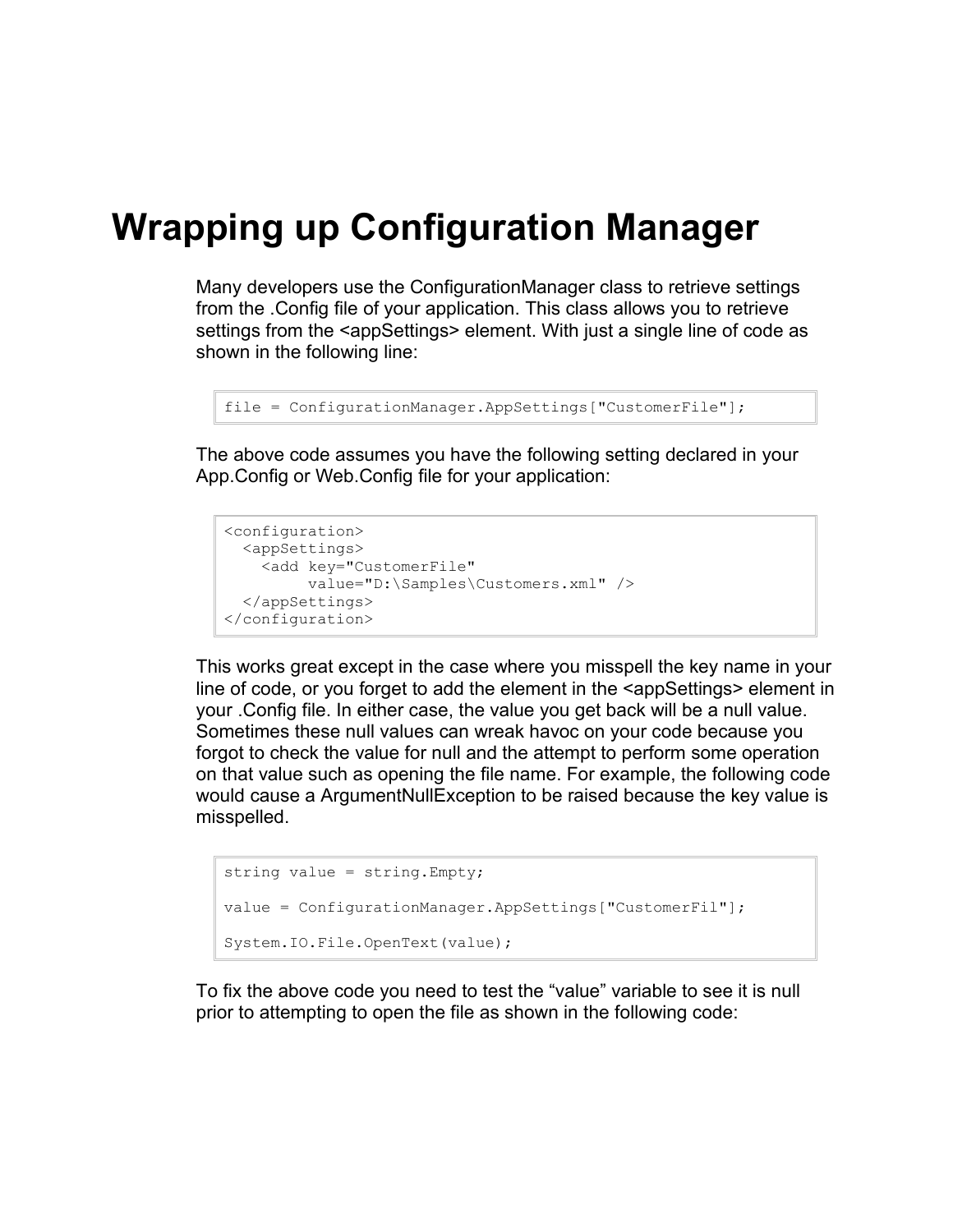```
string value = string.Empty;
value = ConfigurationManager.AppSettings["TheValue"];
if (value == null)MessageBox.Show("Can't open the file");
else
  System.IO.File.OpenText(value);
MessageBox.Show(value.ToString());
```
Another issue with the above code is if you wish to change the location of where you are storing your application settings, you have to modify every line of code throughout your whole application where you used ConfigurationManager.AppSettings. For example, sometime in the future you might want to store your settings in an XML file located on a central server, or maybe store them in a database. This would be a lot of extra work due to you probably have a lot of places where you are retrieving configuration settings. Instead let's wrap up the calls to the ConfigurationManager.AppSettings method in your own class.

## **Wrap Up Configuration Manager**

A best practice that I have employed for over twenty years has been to wrap up any method calls that could potentially change in the future. Configuration settings, database access calls, registry settings, WCF Services, and similar types of classes are all candidates for wrapping up. Creating your own class allows you to change the methods for getting data from another source without you having to change the code in your application.

For the configuration settings shown previously, creating a class to wrap up the call to ConfigurationManager.AppSettings is a very simple task. Below is the complete class that will allow you to get a string and an integer value from a configuration file.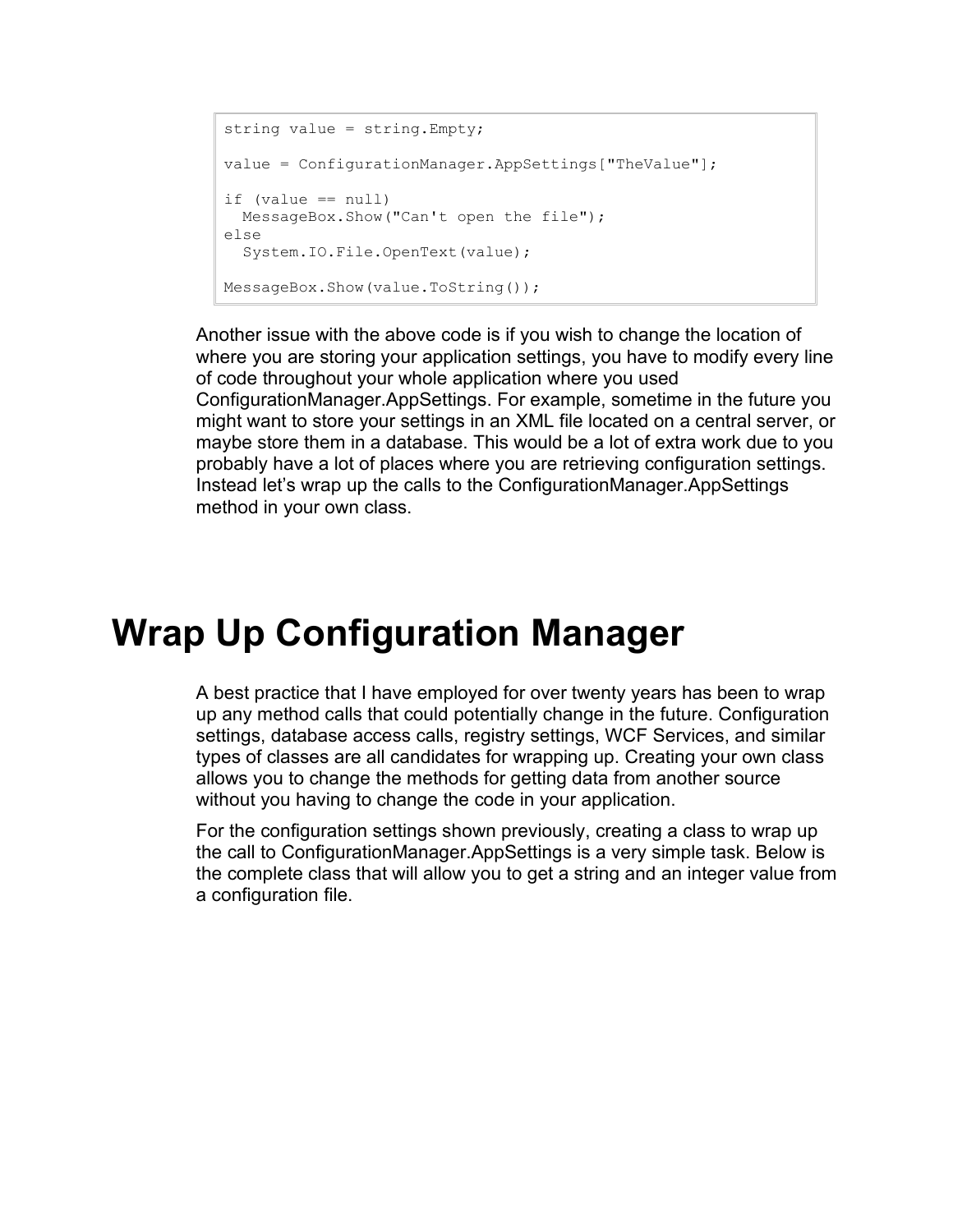```
public class AppConfig
{
 public string XmlPath { get; set; }
  public int DefaultType { get; set; }
  // Wrapper around ConfigurationManager.AppSettings call
  protected string GetSetting(string key)
  {
    return ConfigurationManager.AppSettings[key];
   }
  public string GetSetting(string key, string defaultValue)
   {
    string value;
   value = Getsetting(key);
   if (value == null) value = defaultValue;
    return value;
  }
  public int GetSetting(string key, int defaultValue)
  {
    int ret;
    string value;
   value = Getsetting(key);
    if (value == null)
      ret = defaultValue;
    else
      ret = Convert.ToInt32(value);
    return ret;
  }
}
```
Notice how each of the **public** GetSetting methods call a **protected** method named GetSetting where the call to ConfigurationManager.AppSettings is made. Now, if you want to store your configuration settings in a database table, you only need to change the protected GetSetting method. All of the rest of the methods in this class and the calls you make in your application to the GetSetting methods in this class do not need to change at all.

In addition to wrapping up the call to the ConfigurationManager.AppSettings method call, you can add on additional functionality as well. For instance you can allow the programmer to pass in a default value to return if the value is not found in your settings storage location.

You call the GetSetting methods in AppConfig class using the following code: